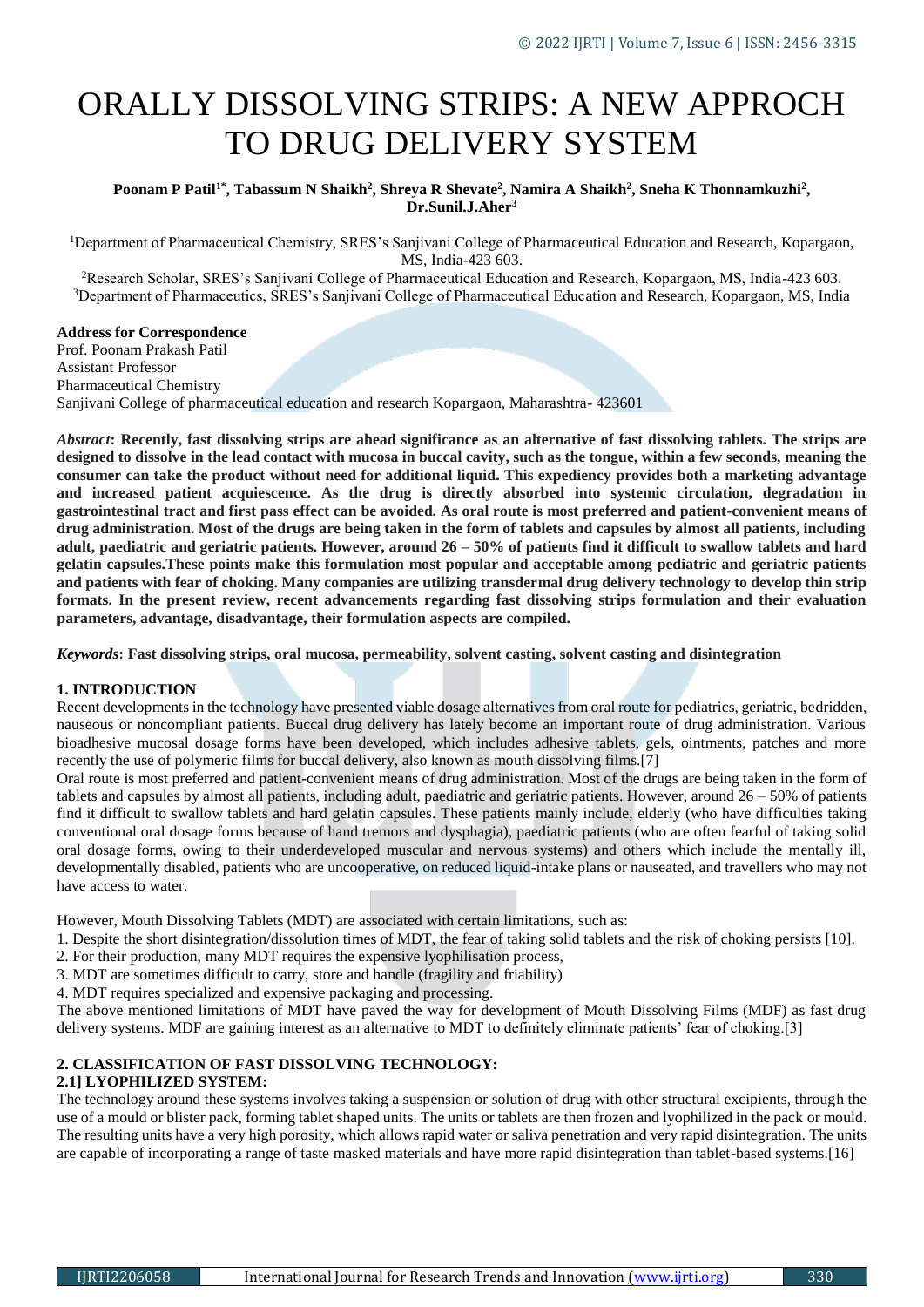# **2.2] COMPRESSED TABLET BASED SYSTEM:**

Compressed tablet-based systemsThis system is produced using standard tablet technology bydirect compression of excipients. Depending on the methodof manufacture, the tablet technologies have different levels ofhardness and friability. These results in varyingdisintegrationperformance and packaging needs, which can range from standardhigh density polyethylene (HDPE) bottles or blisters through tomore specialists pack designs for product protection, for example,CIMA Labs, PackSolv. The speed of disintegration for fastdissolving tablets compared with a standard tablet is achieved byformulating using water soluble excipients, or superdisintegrate oreffervescent components, to allow rapid penetration of water intothe core of the tablet. The one exception to this approach for tabletsis Biovail Fuisz Technology.It uses the proprietary Shearformsystem to produce drug loaded candy floss, which is then used fortableting with other excipients. These systems can theoreticallyaccommodate relatively high doses of drug material, including tastemasked coated particles. The potential disadvantage is that theytake longer to disintegrate than the thin film or lyophilized dosageforms. The loose compression tablet approach has increasinglybeen used by some technology houses, branded companies, andgeneric pharmaceutical companies, for inhouse development ofline extension and generic fast dissolving dosage forms.[16]

# **2.3] ORAL THIN FILM (OTF)**

Thin film strips: Oral films, also called oral wafers, evolved over the past few years from the confection and oral care markets in the form of breath strips and became a novel and widely accepted form by consumers for delivering vitamins and personal care products. Today, FDFs are a proven and accepted technology for the systemic delivery of APIs for over-the counter (OTC) medications and are in the early- to mid development stages for prescription drugs. The film is manufactured as a large sheet and then cut intoindividual dosage units for packaging in a range of pharmaceutically acceptableformats.[16]

# **2.3.1] CHALLENGES IN OTF**

Taste masking of bitter and obnoxious drug Taste is an important parameter in case of fast dissolving oral film. Oral film has to remain in contact with oral mucosa until it completely dissolves in saliva in oral cavity. For this, taste of bitter drugs should be masked. So, taste masking becomes a prerequisite for bitter drugs used in fast dissolving oral film to improve the patient compliance especially in the paediatric and geriatric population [15, 17]. Taste is the ability to respond to dissolved molecules and ions "gatekeeper to the body". Human uses taste receptor cells that are clustered into onion shaped organs called taste buds for detection of taste. A taste bud contains a pore which opens out to surface of the tongue and passing molecules and ions into the mouth to reach to the receptor cells inside [16, 19]. Human have around 10,000 taste buds which appear in foetus at about three months. A single taste bud bears 5000 taste cells and each taste cells have receptors on its apical surface. These are trans-membrane proteins which bind to the molecules and ions that give rise to the four primary taste sensations namely salty, sour, sweet and bitter. Recently, a fifth basic taste umami has been discovered. The umami is the taste of certain amino acids (eg. monosodium glutamate) .[11]

# **2.3.1.1]ideal taste masking process and formulation**

- 1. It involves least number of equipments and processing steps.
- 2. This requires minimum number of excipients for an optimum formulation.
- 3. There is no adverse effect on drug bioavailability.
- 4. It requires excipients that are economical and easily available.
- 5. Manufacturing cost is least.
- 6. It can be carried out at room temperature.
- 7. It requires excipients that have high margin of safety.
- 8. This is a rapid and easy to prepare. [11]

# **3. FACTORS THAT ARE TAKEN INTO CONSIDERATION DURING THE TASTE-MASKING FORMULATION PROCESS INCLUDE**

- Bitterness of the API.
- Required dose load.
- Drug particulate shape and size distribution.
- Drug solubility and ionic characteristics.
- Required disintegration and dissolution rate of the finished product.
- Desired bioavailability.
- Desired release profile.
- Required dosage form.

Taste masking techniques Taste masking with sweeteners and flavours This is very simple and mostly used technique for oral film formulation. Very minimum amount of sweetener and flavour are required for formulation to mask the bitter taste of drug [11]

# **4. ADVANTAGES OF FAST DISSOLVING ORAL FILM**

- Water is not needed for administration of oral film. Film uses saliva in oral cavity for disintegration and dissolution.
- Risk of chocking never appears after administration of film.
- Dosage form improves patient compliance.
- It shows rapid disintegrating and dissolution in oral cavity.
- Flexible and portable nature provides ease in transportation, handling and storage.
- Film avoids first pass metabolism due to pre- gastric absorption.
- It reduces side effects associated with drug.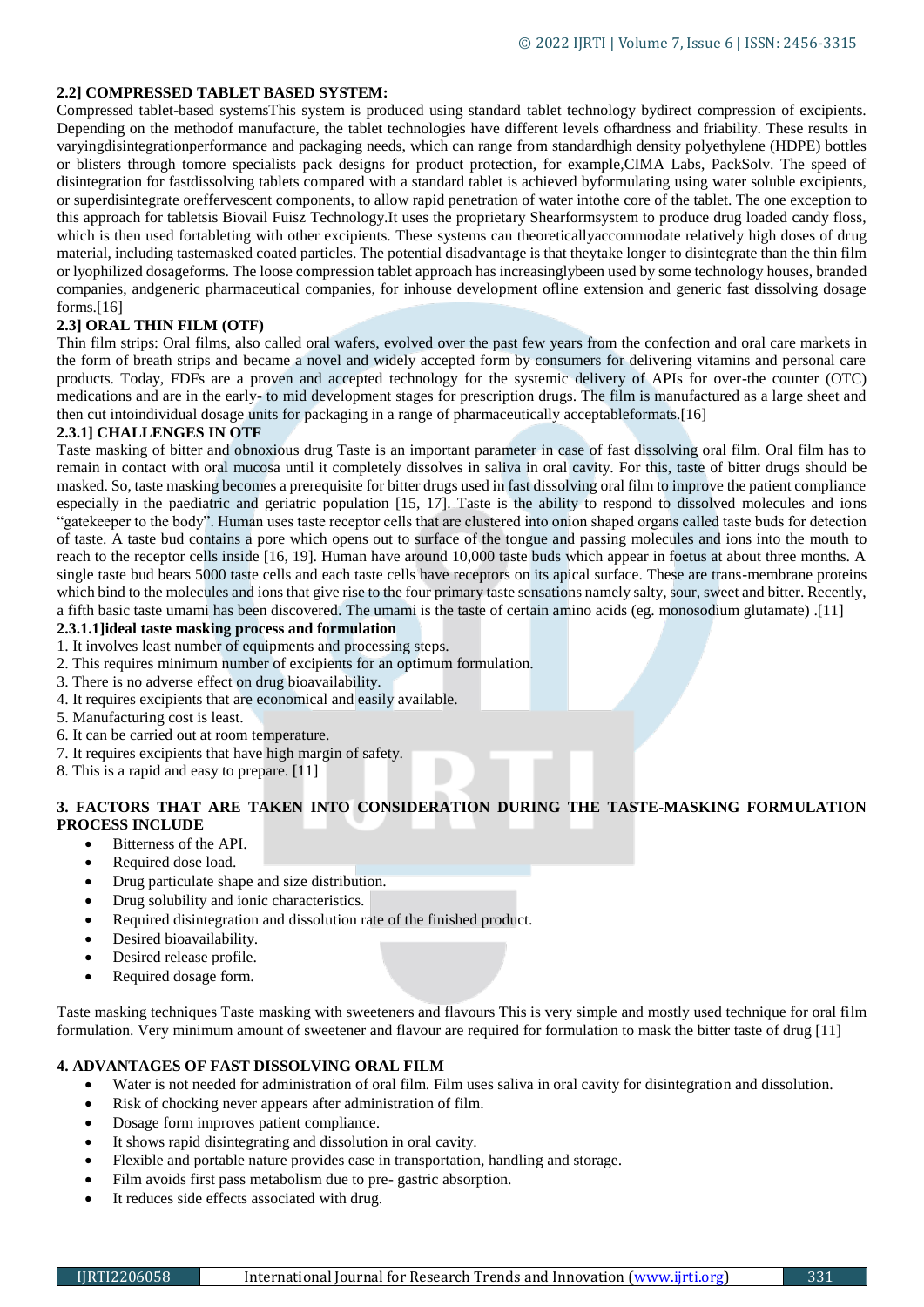Film dosage form is generally useful for patient suffering from diseases like motion sickness, repeated emesis and mental disorders. [16]

# **5. DISADVANTAGE OF FAST DISSOLVING ORAL FILM**

- The disadvantage of OS is that high dose cannot being corporated into the strip. The dose should be between1-30 mg. There remain a number of technical limitations with use offilm strips; the thickness while casting the film. Glass Petriplates cannot be used for casting.
- The other technical challenge with these dosage forms isachieving dose uniformity.[16]

# **6. THERE ARE THREE SUBTYPES OF ORAL FAST DISSOLVING STRIPS:**

- Flash release
- Mucoadhesive melt-away wafer
- Mucoadhesive sustained-release wafers

# **6.1] FLESH RELEASE WAFER:**

Thickness and area of the flesh release waferare approximate 20-70μm and 2-8 cm2 respectively. Structurally, it issingle-layered, contains hydrophilic polymers of high solubility andsolid solution as drug phase. It takes not more than a minute for thestrip to dissolve over the tongue, providing either local or systemicaction.Mucoadhesive melt – away wafer:

# **6.2] MUCOADHESIVE MELT AWAY WAFER**:

acquires around 2-7cm2 area and 50-500μm thickness. The systemmay be single or multi-layered, with suspended drug particle or solidsolution as a drug phase. Polymers used are hydrophilic and highlysoluble. The strip, whenplaced inside the mouth, dissolves in a shortperiod and forms a gel. The activity site could be local or systemic.

# **6.3] MUCOADHESIVE AND SUSTAIN RELEASE:**

Mucoadhesive and sustainrelease film has about 2-4 cm2 and 50-250μm of area and thicknessrespectively. It is a multi-layered system, comprising of non-soluble orslightly soluble polymers. The phase of a drug may be a solid solutionor suspension. The strip dissolves in maximal 8-10 hours after placing

over the buccal or gingival region, with systemic or local activity.[9]

# **7. IDEAL CHARACTERISTIC OF A SUITABLE DRUG CANDIDATE:**

- The drug should have low dose.
- It should have an acceptable taste.
- The dug have extensive high first pass metabolism.
- The drug should have smaller and moderate molecular weight.
- It should quickly dissolve to release drug instantaneously in mouth.
- The drug to be incorporated should have low dose up to 40 mg
- The dug should have high solubility and high permeabilility (BCS class I).
- It should be compatible with the other ingredients.
- The drug should have good stability and solubility in water as well as saliva.
- $\bullet$  It should be partially unionized at the pH of oral cavity.[4,7,16]

# **8. FORMULATION ASPECTS FOR FAST DISSOLVINGFILMS**

# **8.1 SELECTION OF API**

The film composition usually contains a drug concentration ofabout 5-30 % w/w. Drugs having small doses are the ideal candidatesfor incorporation in mouth dissolving films and should possess goodstability and permeability through oral mucosa .Selection of excipientsGenerally Recognized as Safe (GRAS-listed) and acceptedexcipients are used in the formulation of or dispersible films.

# **8.2 POLYMERS**

For formulating thin films, multiple synthetic and natural polymersare available which can be used either solely or blended in a mixture, depending on desirability. Fast dissolving films synthesized usingnatural polymers, such as mucilages and gums, possess greater value due to the ease in availability and administration as well as lesser side-effects. It is the most significant component and required notbelow 45% w/w of total dry film content.

# **8.3 PLASTICIZER:**

The plasticizer is one of the primary ingredients of mouth dissolving films that makes the strip flexible and less fragile. The concentration of plasticizer used is 20%, as more than 30% leads todifficulty in drying while less than 10% makes the product less flexible.

#### **8.4 SWEETING AGENT:**

Sweetening agents are an essential component of mouth dissolvingformulations, to enhance product palatability. Natural and artificialare two types of sweeteners, used either alone or as a part of a blend, in3-6% w/w concentration .Fructose, glucose, honey, mannitol, sorbitol, liquorice, and glycerolsucrose represent natural sweeteners while artificial sweeteners couldbe nutritive and nonnutritive.Artificial Sweetener include nutritive include; maltose, fructose,and glucose, polyol; includes mannitol, sorbitol, maltitol,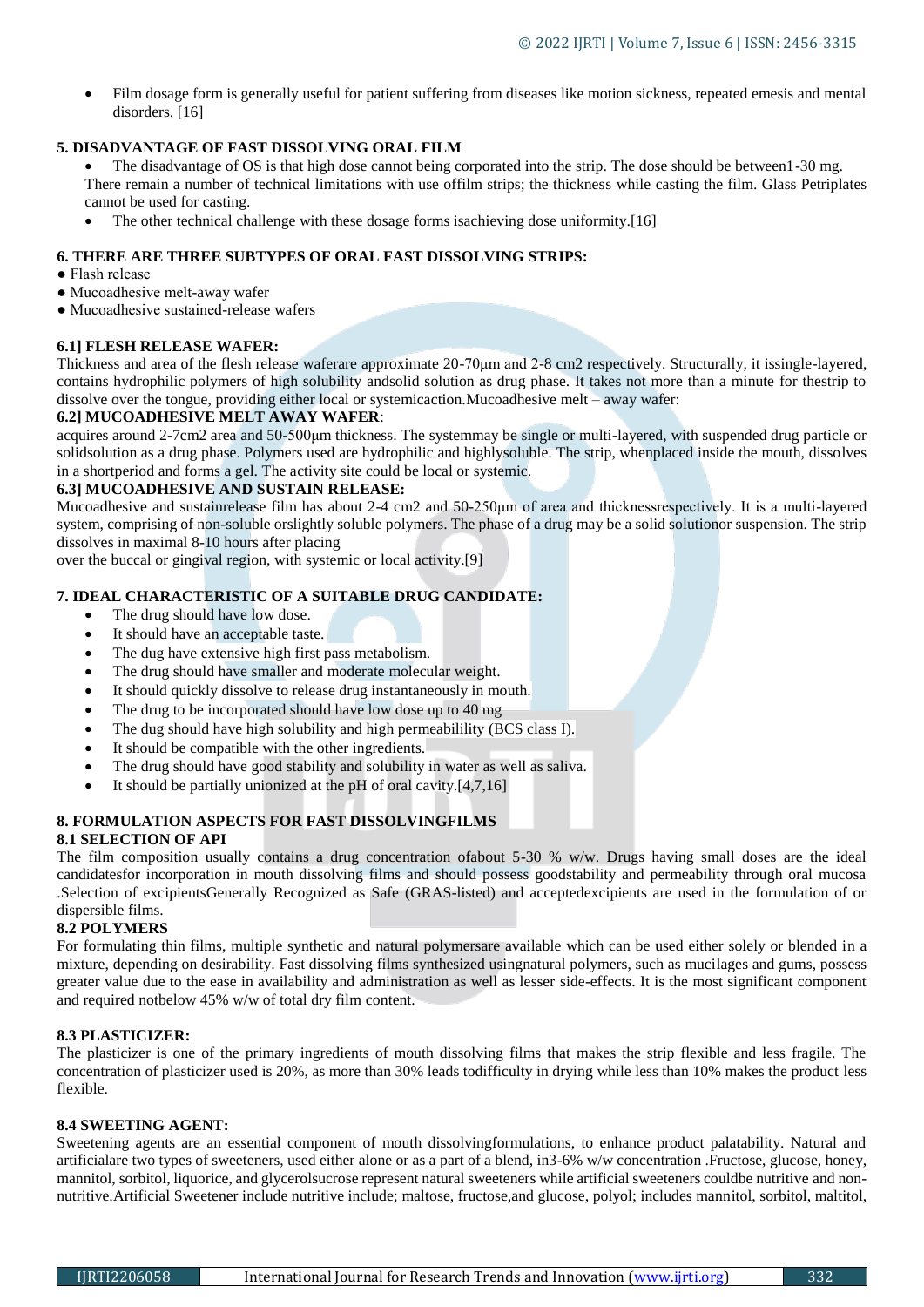srythriol,xylitol, Non-Nutritive include; sucralose, saccharine, neotame andaspartame; Novel sweeteners include; trehalose and tagatose

# **8.5 COOLING AGENTS:**

Cooling agents likemonomethyl succinate can be added toimprove the flavor strength and to enhance themouth-feel effect of the product. Other coolingagents like WS3, WS23 and Utracoll II canalso be used in conjunction with flavors.

# **8.6 SALIVA STIMULANTS:**

Saliva stimulants aid in the rapid dissolution of the film byenhancing saliva production. Citric acid, ascorbic acid, lactic acid,and tartaric acid are some of the examples of saliva stimulating agents,among which citric acid is more recommended . These stimulantsutilized in 2-6% w/w concentration, either combined or used alone

# **8.7 COLOURING AGENT:**

Colouring agents approved by FDA  $&$  C are employed for thedevelopment of mouth dissolving thin films. Titanium oxide is one of theexamples. The concentration used must not be more than 1% w/w

# **8.8 STABILIZING AND THICKENING AGENT:**

Stabilizing and thickening agents behave as viscosity enhancersfor dispersions before casting. used. Emulsifiers, surface active agents and gums are generally usedas thickeners and stabilizers.

# **8.9 FLAVOURING AGENT:**

A wide range of flavouringagents is available to be utilized in a formulation such as mint flavour, fruity flavour and confectionery. Depending upon the type andstrength of flavouring agent, up to 10%, w/w can be combined withthe formulation, along with cooling agents to amplify mouth feel .

# **8.10 PERMEATION ENHANCER:**

The role of permeation enhancers is to promote drug absorption byimproving permeability. Menthol, dextran sulfate, benzalkonium chloride,Apoprotin, sodium taurodexycholate, cyclodextrin, cetylpyridiniumchloride, 23 Lauryl ether, azone, and sodium glycodeoxycholate are thecommonly employed permeation enhancers.[9]

# **9. FILM FORMING POLYMERS**

Water soluble polymers are utilized such as HPMC E-3, E-5 E-15, K-3., Methyl cellulose A-3, A-6 and A-6, Carboxymethylcellulose, pullulan, maltodextrin, hydroxypropylcellulose cekol 30, polyvinyl alcohol etc. for the preparation of the oral soluble film. They can be utilized individually and also in combination, to impact the desired properties into the film. The characteristic properties of the film forming polymer

- It must have good shelf life.
- It must have good wetting property.
- It shall have good spread ability property
- It must not aid in cause secondary infections in the oral mucosa/ dental region.
- It must have a good mouth feel property.
- Polymer employed must be non-toxic, non-irritant and devoid of leach able impurities

# **9.1 STRIP FORMING POLYMERS**

The polymers in the formulation can be used alone are in combination to obtain the desired strip properties. The film obtained should be tough enough so that they won't be any damage while handling or during transportation. The robustness of the strip will rely upon the type of polymer and its amount. A variety of polymers are available for the preparation of oral strip. On the other side, fast dissolving strip dosage form must have the ability to disintegrate in seconds when placed in mouth and deliver the drug to the oral cavity instantaneously. Various polymers used in the formulation of oral strips are given in table 2 .Of the various polymers available pullulan, gelatin and hydromellose are most commonly used for preparation of oral strip. Atleast 45% w/w of polymers should generally be present based on the total weight of dry oral strip.[6]

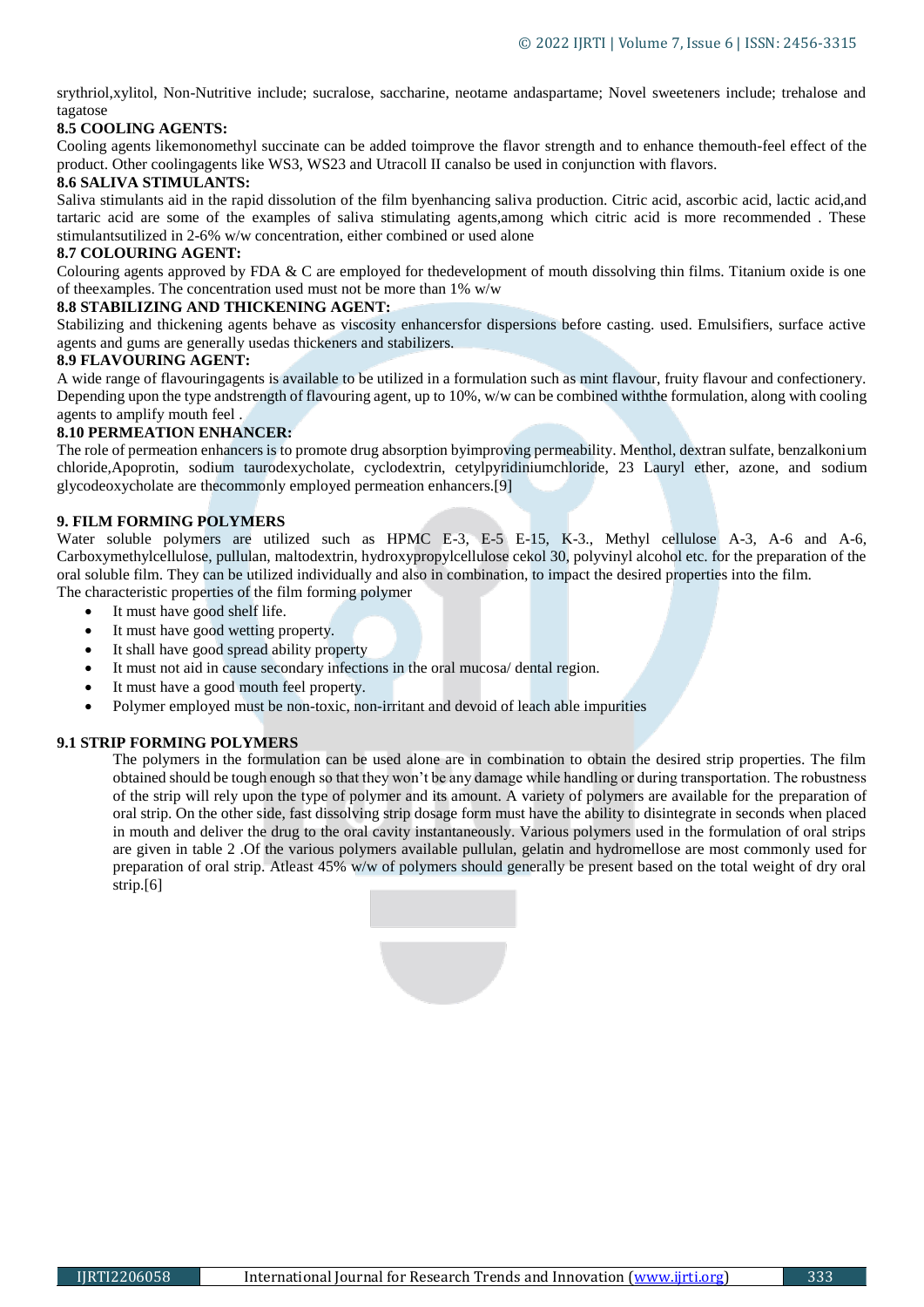| Strip Forming<br>Polymers | Hydroxyl<br>propyl methyl<br>cellulose<br>(hypromellose                                                               | Hydroxyl<br>propyl<br>cellulose                                                                        | Starch<br>and<br>modified<br>starch                                                                              | Pullulan                                                                            | Gelatin                                                                                                             | Carboxymethy<br>1 cellulose                                                                        |
|---------------------------|-----------------------------------------------------------------------------------------------------------------------|--------------------------------------------------------------------------------------------------------|------------------------------------------------------------------------------------------------------------------|-------------------------------------------------------------------------------------|---------------------------------------------------------------------------------------------------------------------|----------------------------------------------------------------------------------------------------|
| Synonym                   | HPMC,<br>methocel,<br>metolose,<br>benecel.                                                                           | Hydroxy<br>prpoply ether,<br>hyprolose,<br>klucel, Nisso<br><b>HPC</b>                                 | Amido,<br>amylum,<br>pharmGel,<br>fluftex W,<br>Instant pure-<br>Cote, Melogel                                   | Pullulan, $1, 6\alpha$<br>linked<br>maltotriose                                     | Byco, cryogel,<br>instgel,<br>solugel                                                                               | Akulell,<br>blanose,<br>aquasorb,<br>CMCsodium                                                     |
| Molecular                 | 10000-                                                                                                                | 50000-                                                                                                 | 50,000-                                                                                                          | 8000-                                                                               | $15,000-$                                                                                                           | $90,000-$                                                                                          |
| weight                    | 1,500,000                                                                                                             | 1,250,000                                                                                              | 1,60,000                                                                                                         | 2,000,000                                                                           | 2,50,000                                                                                                            | 7,00,000                                                                                           |
| Solubility                | Soluble in<br>cold water,<br>forming a<br>viscous<br>colloidal<br>solution, in<br>soluble in<br>chloroform,<br>ethane | It is freely<br>soluble in<br>water below<br>380C forming<br>a smooth,<br>clear, colloidal<br>solution | Starch is<br>insoluble in<br>cold water and<br>ethanol. It<br>swells in<br>water by about<br>5 to 10% at<br>370C | It is soluble in<br>hot as well as<br>cold water                                    | Soluble in<br>glycerin, acid<br>and alkali.<br>Swells in<br>water and<br>softens. It is<br>soluble in hot<br>water. | It is easily<br>dispersed in<br>water to form<br>a clear or<br>colloidal<br>solution               |
| Film forming<br>ability   | It has a film<br>forming<br>ability in 2 to<br>20% w/w<br>concentration                                               | 5% w/w<br>solution is<br>generally used<br>for film<br>coating                                         | Modified<br>starches have<br>a property to<br>form quick<br>dissolving<br>films                                  | 5 to 25% w/w<br>solution forms<br>flexilble films                                   | It has very<br>good film<br>forming<br>property.                                                                    | Carboxymethy<br>lcellulose as<br>good film<br>formomg<br>property                                  |
| Viscosity                 | Viscosity of<br>various grades<br>ranges from<br>3mPas-<br>1,00,000mPas                                               | 75mPas-<br>6500mPas<br>depending<br>upon the<br>polymer grade                                          | $2\%$ w/v<br>aqueous<br>dispersion of<br>starch<br>provides<br>13mPas<br>viscosity                               | The viscosity<br>$(10\% \text{w/w}, 300$<br>C) of pullulan<br>was $100 -$<br>180mm2 | 4.3-4.7mPas<br>for a<br>6.67% w/w<br>aqueous<br>solution at<br>600C                                                 | The $1\%$ w/w<br>aqueous<br>solution as<br>viscosities in<br>the range of 5<br>to 13,000<br>mpPas. |
| Melting point             | Browns at 190 to<br>2000 C. Glass<br>transition<br>temperature is<br>170 to 1800C                                     | It softens at<br>1300C ,chars at<br>260-2750C                                                          | 2500C                                                                                                            | 1070C<br>It decomposes at                                                           |                                                                                                                     | Browns at 2270C<br>chars at 2520C                                                                  |

# **Table 1: Strip forming polymers [6]**

# **10. METHODS OF MANUFACTURING FASTDISSOLVING FILMS**

**Following are the methods of manufacturingfor fast dissolving films:**

- Solvent casting method
- Semisolid casting method
- Hot melt extrusion
- Solid dispersion extrusion
- Rolling method[7]

# **10.1 SOLVENT CASTING METHOD [7]**

In solvent casting method water soluble polymers aredissolved in water and the drug along with otherExcipients is dissolved in suitable solvent then both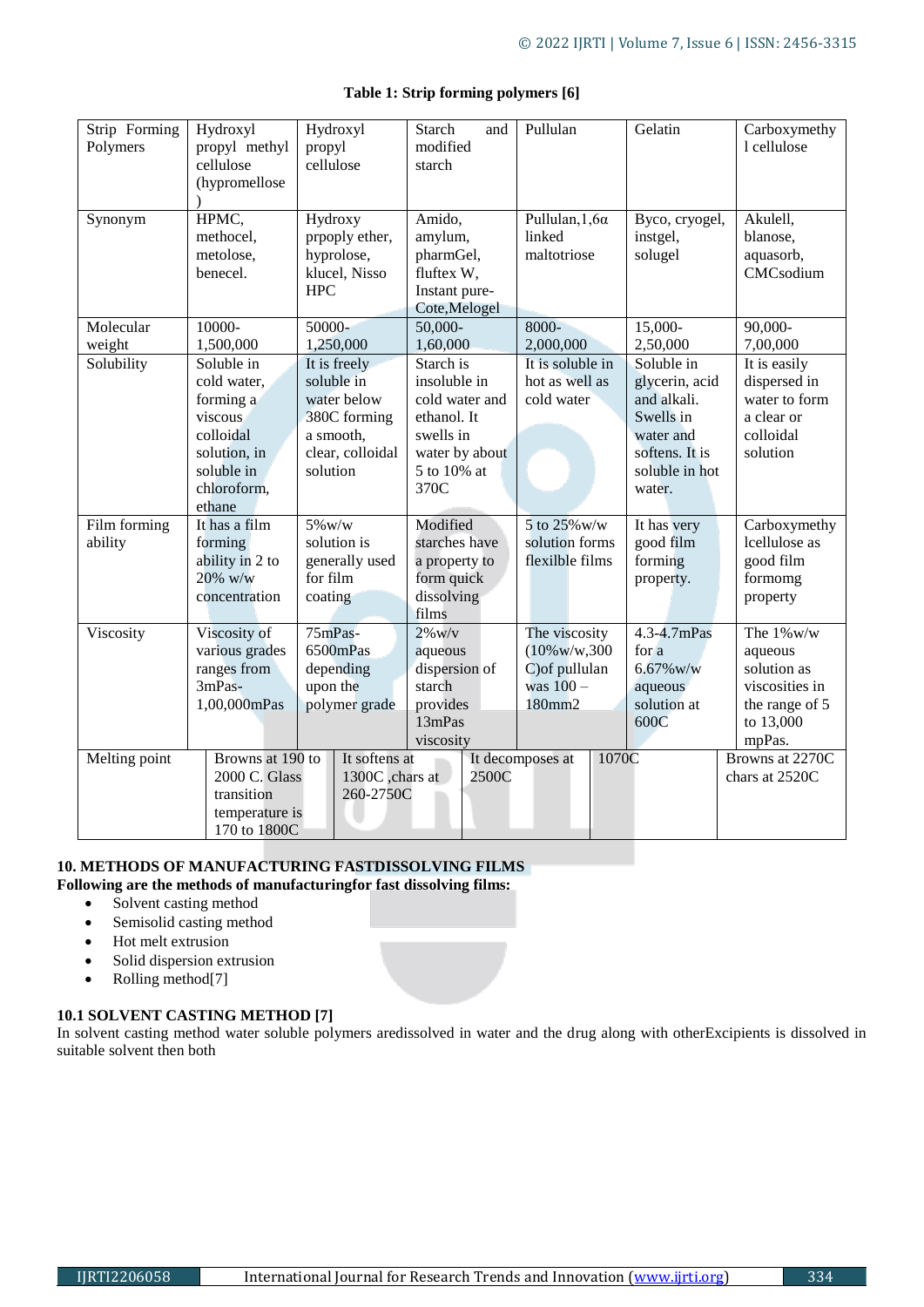

Figure 1: Solvent casting method

# **10.1.1Advantages**

- Great uniformity of thickness and greatclarity then extrusion.
- A typical relative standard deviation (RSD) for uniformity testing of an oral thin-film batch prepared by liquid casting is on the order of 1.2% RSD.
- Films have fine gloss and freedom from defects such as die lines.
- Films have more flexibility and better physical properties. The preferred finished film thickness is typically 12-l00μm.

# **10.1.2 Disadvantages**

- The polymer must be soluble in a volatile solvent or water.
- A stable solution with a reasonable minimum solid content and viscosity should beformed.
- Formation of a homogeneous film and release from the casting support must bepossible.[6]

# **10.2) HOT MELT EXTRUSION:**

Hot melt extrusion is commonly used toprepare granules, sustained-release tablets, and transdermal and transmucosal drugdeliverysystems. In the hot melt extrusion drug mixed with carrier in the solid form. Extruder having extra facility with heater it melt the solid form carrier and drug then this melt is place in the dies and cut in to specific shape

E.g. Maltodextrin can be used to produce fast-dissolving films with a high drug loading capacity by hot-melt extrusion technology.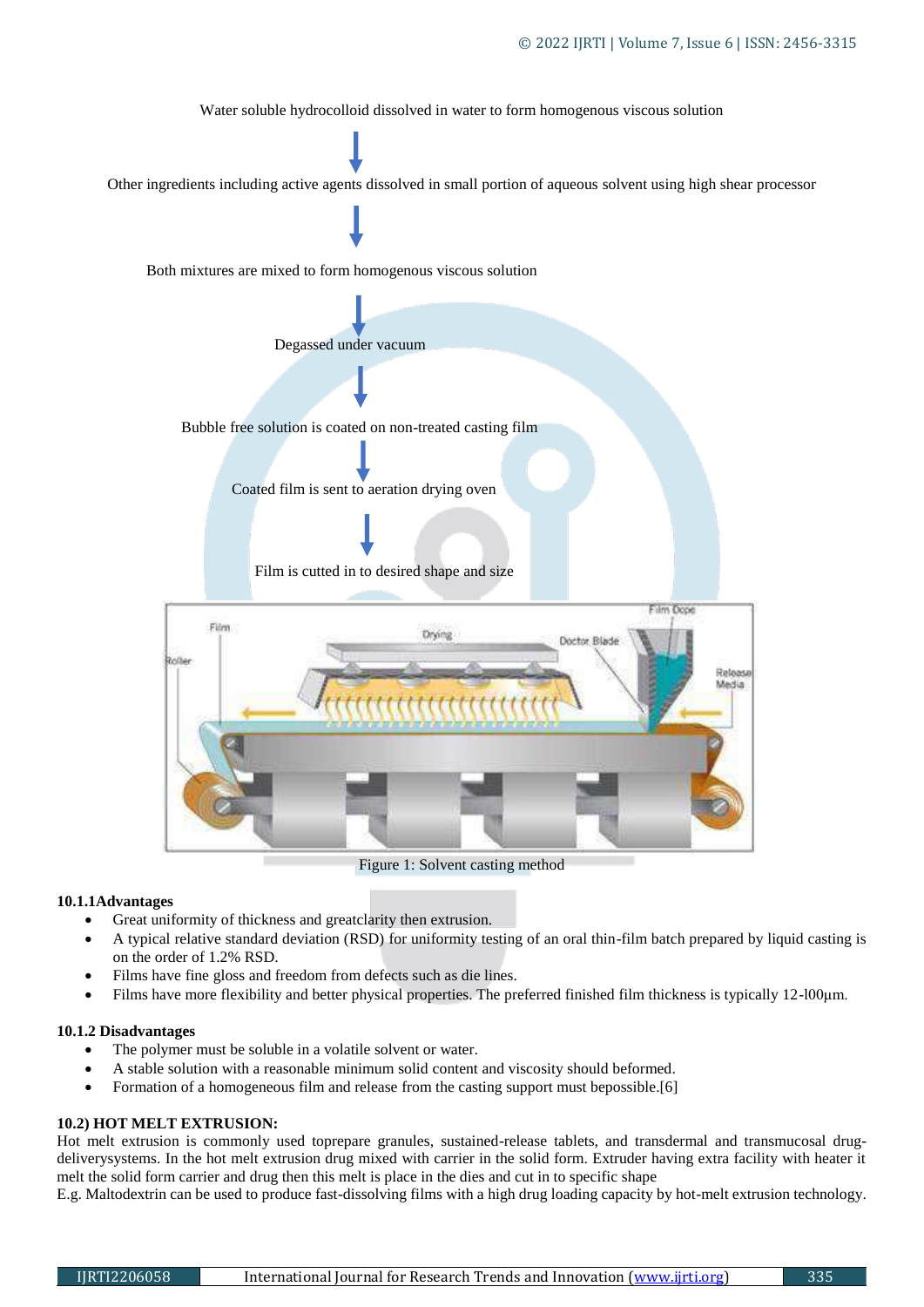

Figure 2: Hot melt extrusion method.

## **10.2.1 Advantages**

- No need to use solvent or water.
- Fewer processing steps.
- Compressibility properties of the APT may not be of importance.
- Good dispersion mechanism for poorly soluble drugs.
- More uniform dispersion of the fine particles because of intense mixing and agitation.
- Less energy compared with high shear methods.

### **10.2.2 Disadvantages**

- Thermal process so drug/ polymer stability problem.
- Flow properties of the polymer are essential to processing.
- Limited number of available polymers[6,7]

# **10.3) SEMISOLID CASTING**

In this method a solution of water soluble film forming polymer should be prepared and the resulting solution should be added to a solution of acid insoluble polymer (e.g. cellulose acetate phthalate, cellulose acetate butyrate), which was made in ammonium or sodium hydroxide. Then suitable amount of plasticizer should be added to form a gel mass. Finally, the gel mass should be casted in to the films or ribbons using heat controlled drums. The thickness of the film formed will be in the rapid of 0.015-0.05 inches. The ratio of the acid insoluble polymer to film forming polymer must be 1:4 in this method.[13]





#### **10.4) SOLID DISPERSION METHOD**

In this method, in the presence of amorphous hydrophilic polymers, one or more active ingredients are dispersed inan inert carrier in a solid state.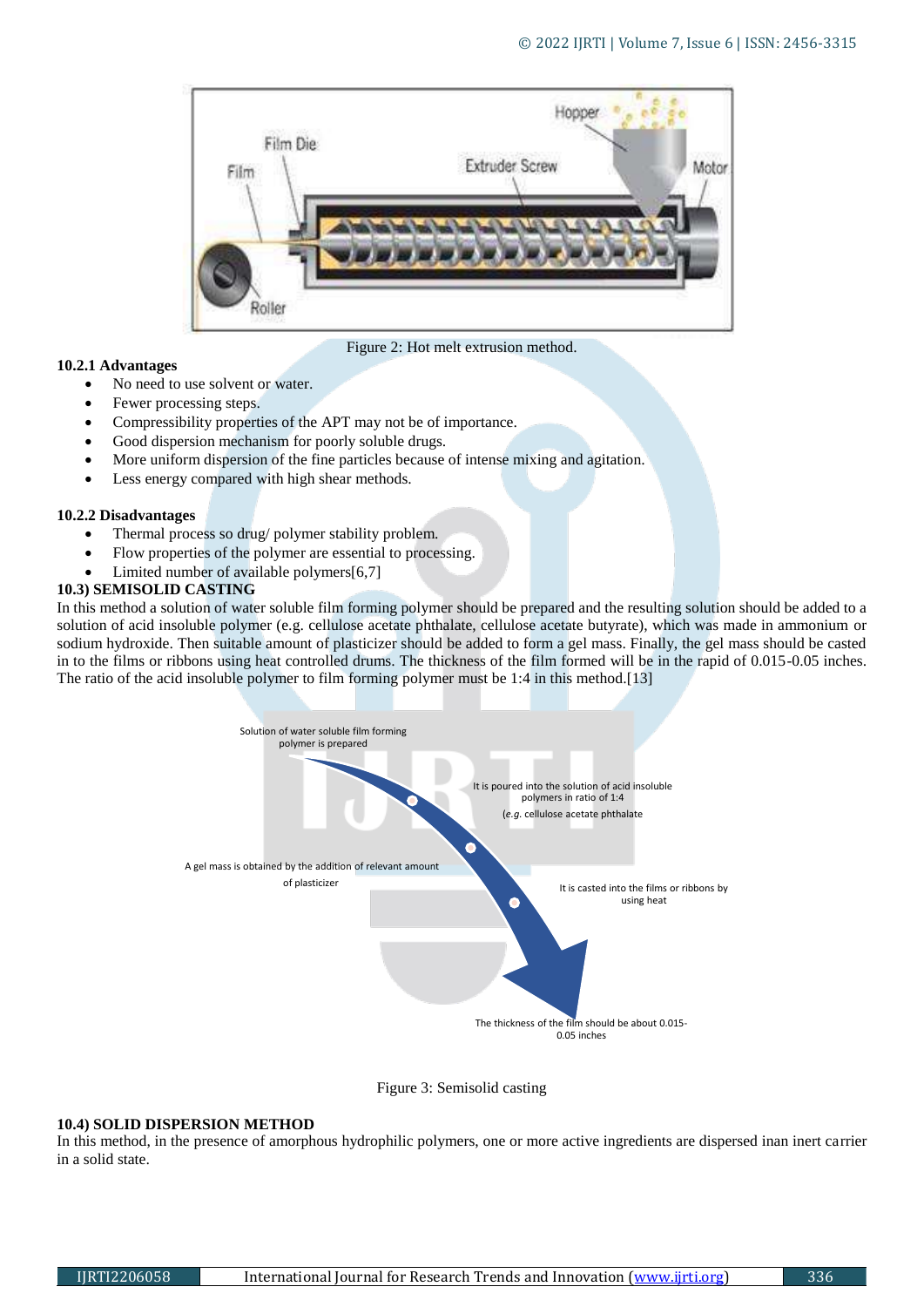## © 2022 IJRTI | Volume 7, Issue 6 | ISSN: 2456-3315



In rolling method a solution or suspension containing drug is rolled on a carrier. The solvent is mainly water and mixture of water and alcohol. The film is dried on the rollers and cutted in to desired shapes and sizes.[7]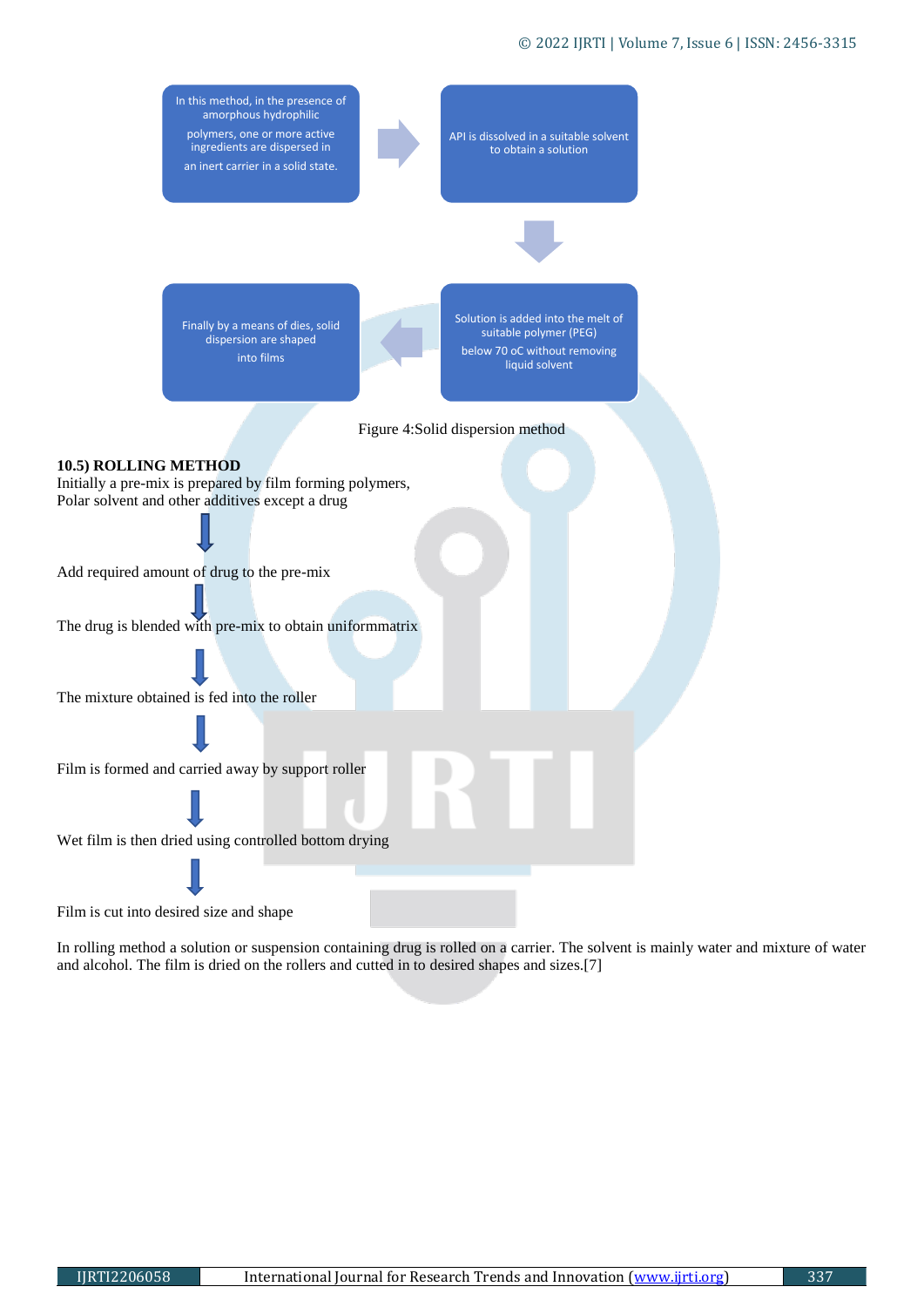

# **11. EVALUATION PARAMETER**

# **11.1 Thickness test**

Thickness specifies the dose accuracyof drug in the film. It is measured by a micrometerscrew gauge or calibrated digital Vernier callipers atfive different strategic locations and the mean valueis calculated which indicates the final thickness ofthe film. The thickness of the film should be in the range of  $5-200 \mu$ 

# **11.2 Dryness test/tack test**

**Give no to each test**Tack is the tenacity with which the strip adheres to an accessory (a piece of paper) thathas been pressed into contact with the strip.

# **11.3 Percent elongation**

The strain is the stretching of the strip after stress application.The division of strip deformity to actual strip measurements gives thevalue of strain. Higher the plasticizer content higher will be the stripelongation. 322.4 •} 63.3% is the conventional value for % elongation

% Elongation = Increase in length  $\times 100$ Original length

# **11.4 Tensile strength**

It is the maximum stress applied to a point of film at which the strip specimen breaks. A film should have good tensile strength. Weight at which the film breaks is known as load failure. Tensile strength is calculated by the applied load at rupture divided by the cross-sectional area of the strip.

Tensile Strength=Load at failure  $\times$ 100/strip thickness  $\times$ strip width

# **11.5 Tear resistance**

It is the maximum resistance required to tear the film. A very low rate of load of 51 mm/min is applied. Its unit is Newton or poundsforce.

# **11.6 Folding endurance**

It indicates the brittleness of the film. It can be done manually, as the number of times

the film folded without breaking or without any

# **11.7 Young's Modulus**

Young's modulus or elastic modulus is the measure of stiffness of strip. It is represented as the ratio of applied stress over strain in the region of elastic deformation as follows:

Young's modulus =  $Slope \times 100$ 

Strip thickness ×cross-head speed

# *11.8 In vitro* **disintegration time**

*In vitro* disintegration time is determined visually in a glass dish of 25ml distilled water with swirling every 10 sec. The disintegration time is the time when the film starts to break or disintegrates.

# *11.9 In-vitro* **dissolution test**

Amount of drug substance that goes into the solution per unit time under standard conditions of temp, solvent concentration and liquid/solid interface is called dissolution. A standard basket or paddle apparatus described in any of the pharmacopoeia can be used for dissolution testing. When paddle type dissolution apparatus is used, it's difficult to perform dissolution study of oral film as they can float over the dissolution medium. Selection of the dissolution media depends on the sink conditions and the highest dose of drug. During dissolution study, the temperature of the medium should be maintained at  $37 \pm 0.5$  oC and rpm at 50.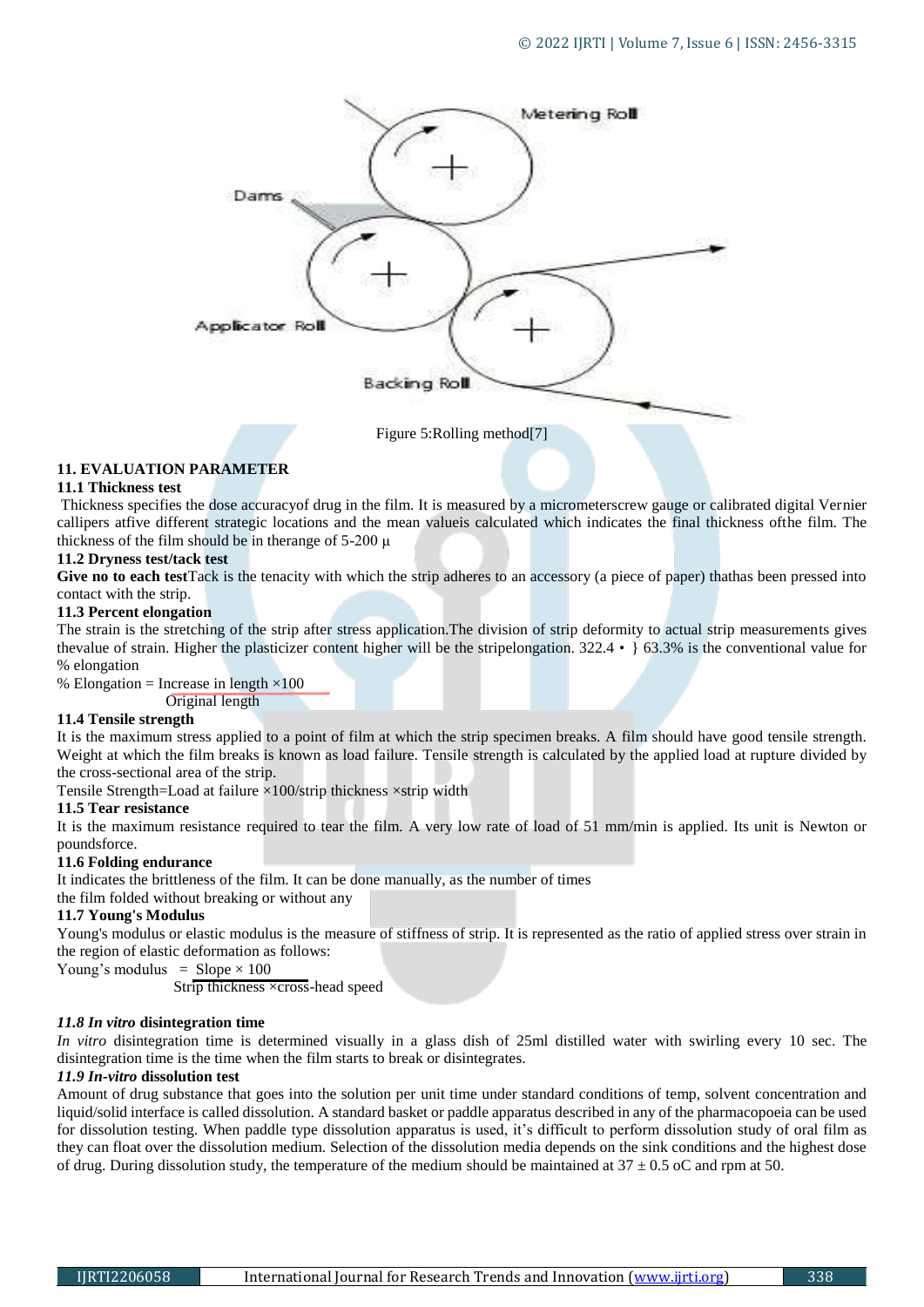# **11.10 Drug content uniformity**

This is determined by any standard assay method described for the particular API in any of the standard pharmacopoeia. Content uniformity is determined by estimating the API content

in individual strip. Limit of content uniformity is 85-115%.

# **11.11 Surface pH test**

The surface pH of fast dissolving strip can cause side effects to the oral mucosa, so it is necessary to evaluate the surface pH of film. The surface pH of film should be 7 or close to neutral. For this purpose, a combined pH electrode can be used. With the help of water, OS was made slightly wet and the pH was measured by bringing electrode in contact with surface of oral film. This study should be done on at least six films of each formulation and their mean  $\pm$  SD can be calculated.

# **11.12 Transparency:**

The transparency of the films can be determined using a simple UV spectrophotometer. Cut the film samples into rectangles and placed on the internal side of the spectrophotometer cell. Determine the transmittance of films at 600 nm. The transparency of the films can be calculated as follows:

Transparency =  $(logT600)/b = -\epsilon c$ 

Where T600 is the transmittance at 600 nm, b is the film thickness (mm) and c is concentration.

# **11.13 Permeation studies**

Even though permeability of oral mucosa is 4000 times greater than that of skin, permeation studies should be carried out. To study the permeability, modified Franz diffusion cell can be used along with porcine buccal mucosa. Determination of % yield of buccal patches[42] Percentage yield of buccal patches can be calculated by the following formula:

% yield = Mass of the buccal patches obtained/Total weight of drug and polymer  $\times$  100

# **11.14 Organoleptic tes**t

As the film disintegrates in the oral cavity, it should have acceptable organoleptic characteristics like colour, flavour and taste. An oral thin film should have attractive colour as they are administered to children and should be uniform. Flavours used in the formulation should provide good odour and should mask the taste of polymer, drug and other

excipients. Taste is an important factor in patient acceptance. Specially controlled taste panels are used for the physical evaluation. Electronic tongue technique is also used which is based on the principle of potentiometric titration method

# *11.15 Contact angle*

It gives the information about wetting behaviour, disintegration time and dissolution of oral film. This can be performed with the help of goniometer at room temperature. For this purpose, double distilled water should be used. A dry film is taken and a drop of double

distilled water is placed on surface of the dry film. Images of water droplet are taken by a means of digital camera within 10 s of deposition. Digital pictures should be analysed by image J 1.28v software (NIH, USA) for angle determination.

# **11.16 Scanning electron microscopy**

Scanning electron microscopy is an important method to study the surface morphology of the film between different excipients and drug. A film sample is taken and placed in sample holder and at  $\times 1000$  magnification and various photomicrographs were taken using the tungsten filament as source of electron

# **11.17 Stability studies**

Stability testing of the prepared formulation is mainly done to check whether it is a stable product or not. It is also used for the determination of effect of temperature and humidity on the stability of the drug for the proper storage, initially the formulation is wrapped in a butter paper followed by aluminium foil wrapping over it, then this is packed in an aluminium pouch and heat sealed. Formulation should be stored at 45oC / 75 % RH for 3 months. During the period of stability studies, triplicate samples are taken at three sampling intervals i.e. 0, 1 and 3 month and films should be evaluated for physical changes and drug content.

# **11.18 Packaging**

Valuable packing with a unique process and consideration is required for protecting an oro-dispersible thin film. For this, multiple packing materials are accessible, among which aluminium pouch is the most common option. Individual packing is compulsory for oral films. Rapid card, a packaging system patented by APR –Labtec, is specially designed for fast dissolving thin films, having a size equivalent to credit card and has a tendency of holding 3 strips on every side [64].

Characteristically, packaging material must;

- Have FDA approval
- Be non-toxic and non-reactive
- Protect the formulation from the environment.
- Satisfy tamper-resistance criteria.

# **11.18.1 Plastic, foil or paper pouches**

The pliable pouch is thought to provide not only a tamper-resistant packaging but also high degree environmental protection .

# **11.18.2 Single pouch and aluminum pouch**

Fast dissolving thin film pouch is peelable, with great preventivequalities, and has a clear presentation. 2 structure combination, havingone side transparent and other low-priced foil lamination, can be used.The lamination should have zero transmission of air and moisture.Packaging can be used in both nutraceuticals as well as pharmaceuticalapplications. The single pouch keeps the product and formulation inintact form. It's the most commonly used packaging.

## **11.18.3 Blister card with multiple units**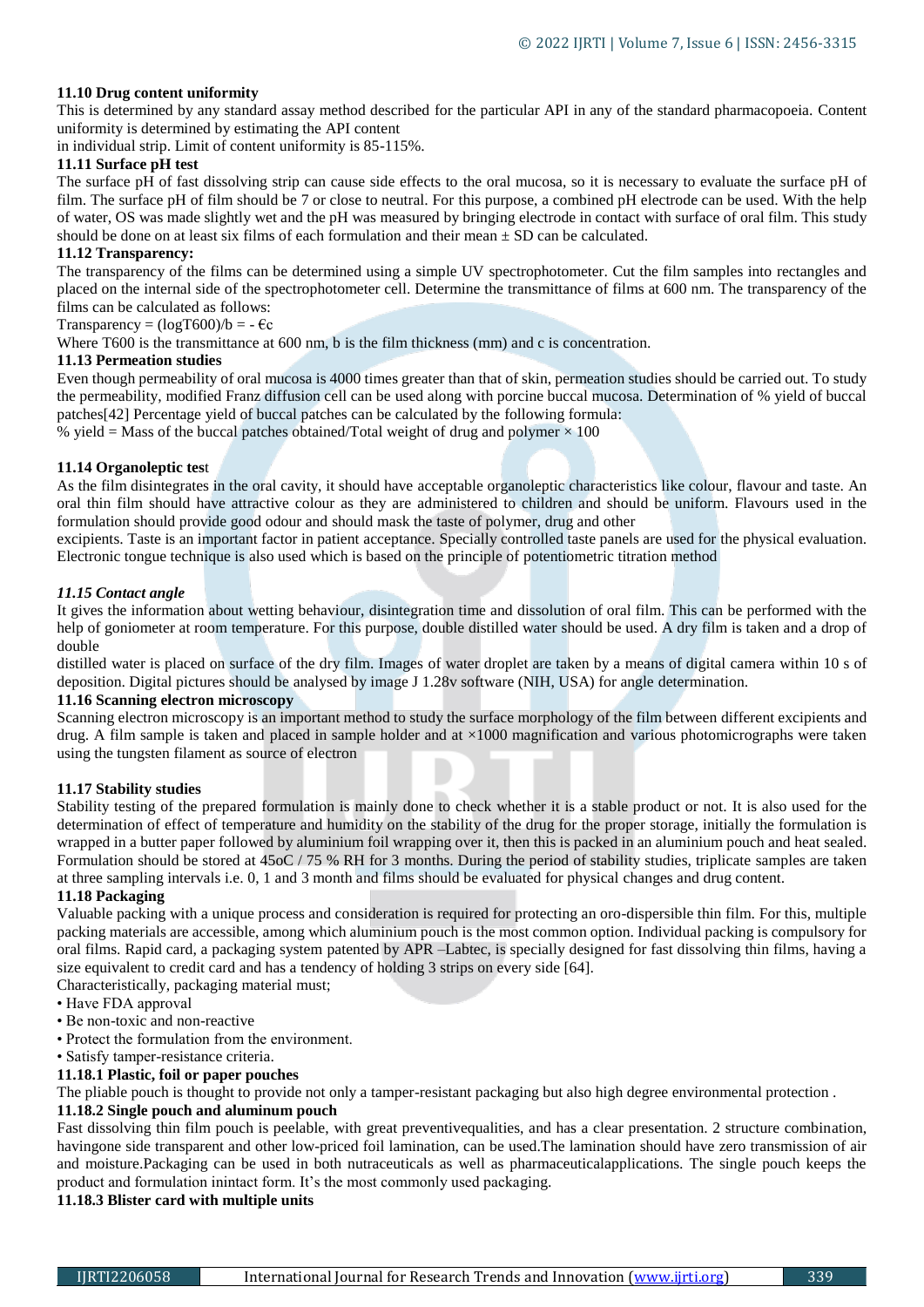Blister card comprises 2 parts i.e. a cavity for holding the productand a lid stock sealing it. The selection of blister type depends on howmany degrees of protection is needed, as semi-flexible blister is alsoan option. Plastic is generally used for making the blister cavity while

#### aluminium foil for the lid stock.[6,7,16] **12.PATENTED TECHNOLOGIES**

# **12.1 xgel:**

XGel film Technology developed by BioProgress is causing a revolution in the product offerings and manufacturing methods now available to the pharmaceutical industry.

# **12.2 soluleaves:**

This is applied to flavor-release products such as mouth fresheners, confectionery and vitamin products. Solute leaves technology can be used to deliver active ingredients to oral cavity efficiently and in a pleasant and easily portable form.

# **12.3 wafertab:**

Wafertab is a patented delivery system that uses a unique process to prepare drug-loaded thin films which can be used in topical or oral application. Active ingredients are incorporated into the film after casting.

# **12.4 foamburst:**

Foam burst is a new patent granted in September 2004 which is for capsules made of foamed film. Gas is blown into the film during production, resulting in a film with a honeycombed structure. The voids in the film may be gas-filled, empty or filled with other materials to produce specific taste-burst characteristics or to deliver active drugs. The light honeycombed structure results in capsules that dissolve rapidly, causing a melt-in-the mouth sensation [9,33].

# **12.5 micap:**

Micap Signed an option agreement in 2004 to combine its expertise in micro encapsulation technology with the Bio Progress watersoluble films.[6]

# **13.CLINICAL AND REGULATORY ASPECTS:**

In the US Food and Drug Administration, if the product is bioequivalent to that of the existing oral product of the drug, an Abbreviated New Drug Application (ANDA) route is followed. There are no clinical studies related in this generic approval process (section 505(j) of the Food, Drug and Cosmetics Act). The example of aforementioned case would be a comparative bioequivalence between ODT formulation and OTF product. However, developed oral film product may also display a different target pharmacokinetic profile correlated to the existing marketed product. The OTF is classified as "new dosage form" and the section 505(b)(2) approval process needs to be followed. In this case, a new clinical study would be needed. The benefit of a new clinical study is that it would award three years of marketing exclusivity to the product. In the Europe, Marketing Authorization approval (Abridged Application) is important as per the European Medicines Evaluation Agency guidelines. Either of the two modes i.e. the decentralized procedure or the mutual recognition route can be accepted. The Ministry of Health, Labor and Welfare is primarily answerable for product approvals in Japan.[13]

| Title                                                                                         | <b>United States</b><br>Patent | <b>Issued</b> | Inventors                                                                                                                                           | Assignee                       | Appl.No    | Filed         |
|-----------------------------------------------------------------------------------------------|--------------------------------|---------------|-----------------------------------------------------------------------------------------------------------------------------------------------------|--------------------------------|------------|---------------|
| Fast<br>dissolving<br>orally<br>consumable<br>films<br>containing a<br>taste masking<br>agent | 7,648,712                      | Jan 19,2010   | Bess; William S.<br>(Edison, NJ),<br>Kulkarni; Neema<br>(Randolph, NJ),<br>Ambike; Suhas H.<br>(West Hill, CA),<br>Ramsay; Michael<br>P. (Ajax, CA) | McNeil-PPC<br>(Skillman, NJ)   | 11/429,547 | May 5, 2006   |
| Process for<br>manufacturing<br>thin film strip                                               | 6,824,829                      | Nov.30, 2004  | Nov.30, 2004 Craig<br><i>j</i> .berry                                                                                                               | Aupac<br>packaging, inc.       | 10/226,451 | Aug. 23, 2002 |
| Fast<br>dissolving<br>orally<br>consumable<br>film                                            | 7,025,983                      | Apr.11,2006   | Sau Hung Spence<br>Leung, Robert S.<br>Leone, Lori D.<br>Kumar.<br>Neema Kulkarni,<br>Albert F. Sorg                                                | Warner Lambert<br>Company LLC. | 09/836,474 | Apr.18,2001   |
| Fast<br>dissolving<br>orally                                                                  | 2003/0208931                   | Nov. 13,      | Lori D. Kumar,                                                                                                                                      | <b>Warner Lamberty</b>         | 10/423,398 | Apr.25,2003   |

# **Table 2 : Various patents in United States on fast dissolving oral films/strips[13]**